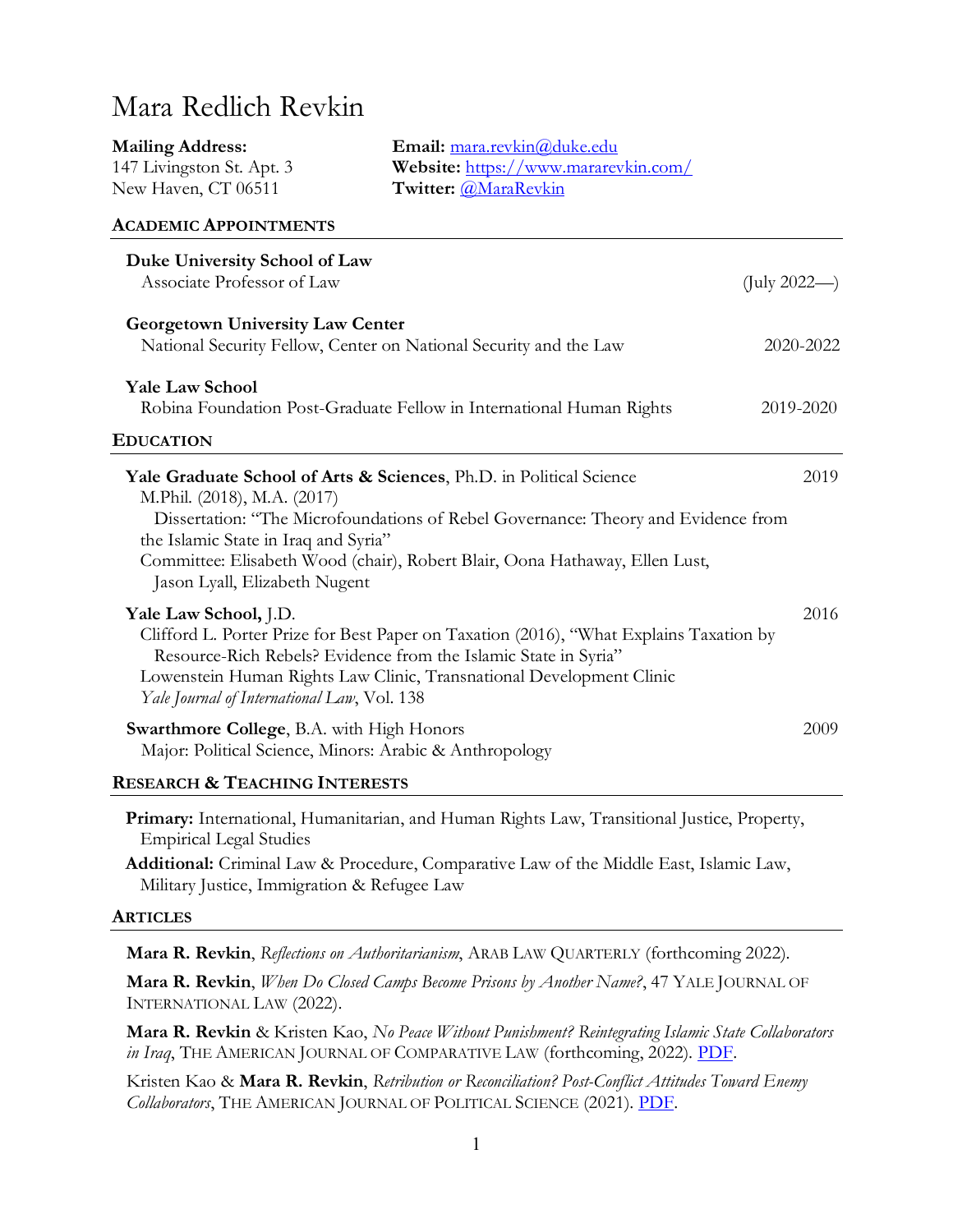• Awarded the American Political Science Association's 2020 Franklin L. Burdette Pi Sigma Alpha Award for best paper presented at the previous annual meeting.

**Mara R. Revkin**, *How Does Subnational Variation in Repression Affect Attitudes Toward Police? Evidence from a Natural Experiment in Iraq* (forthcoming, VIOLENCE: AN INTERNATIONAL JOURNAL).

**Mara R. Revkin**, *Competitive Governance and Displacement Decisions Under Rebel Rule: Evidence from the Islamic State in Iraq*, 65 THE JOURNAL OF CONFLICT RESOLUTION 46-80 (2021). [PDF.](https://www.mararevkin.com/uploads/1/2/3/2/123214819/revkin_jcr_2020.pdf)

**Mara R. Revkin**, *What Explains Taxation by Resource-Rich Rebels? New Data from the Islamic State in Syria*, 82 THE JOURNAL OF POLITICS 757-764 (2020). [PDF.](https://www.mararevkin.com/uploads/1/2/3/2/123214819/jop_revkin.pdf)

• Awarded Yale Law School's 2016 Clifford Porter Prize for Best Paper on Taxation.

**Mara R. Revkin** & Elisabeth J. Wood, *The Islamic State's Pattern of Sexual Violence: Ideology and Institutions, Policies and Practices*, 6 THE JOURNAL OF GLOBAL SECURITY STUDIES 1-20 (2020). [PDF.](https://www.mararevkin.com/uploads/1/2/3/2/123214819/revkin_wood_jogss_2020.pdf)

• Cited in UN Special Rapporteur report, "Human rights impact of counter-terrorism and countering (violent) extremism  $\ldots$  on the rights of women, girls and the family" 12 (2021). [PDF.](https://undocs.org/A/HRC/46/36)

**Mara R. Revkin** & Ariel I. Ahram, *Perspectives on the Rebel Social Contract: Exit, Voice, and Loyalty in the Islamic State in Iraq and Syria*, 132 WORLD DEVELOPMENT 1-9 (2020). [PDF.](https://www.mararevkin.com/uploads/1/2/3/2/123214819/world_development.pdf)

**Mara R. Revkin**, *When Terrorists Govern: Protecting Civilians in Conflicts with State-Building Armed Groups*, 9 HARVARD NATIONAL SECURITY JOURNAL 100–144 (2018). [PDF.](https://harvardnsj.org/wp-content/uploads/sites/13/2018/01/3_Revkin_WhenTerroristsGovern-2.pdf)

**Mara R. Revkin**, *Triadic Legal Pluralism in North Sinai: A Case Study of State, Shari'a, and Urf Courts in Conflict and Cooperation*, 13 UCLA JOURNAL OF ISLAMIC AND NEAR EASTERN LAW 21-59 (2014). [PDF.](https://www.mararevkin.com/uploads/1/2/3/2/123214819/revkin_jinel.pdf)

**Mara R. Revkin**, *Egypt's Constitution in Question*, 5 MIDDLE EAST LAW AND GOVERNANCE 331– 343 (2013). [PDF.](https://www.mararevkin.com/uploads/1/2/3/2/123214819/revkin_melg.pdf)

Chibli Mallat & **Mara R. Revkin**, *Middle Eastern Law*, 9 ANNUAL REVIEW OF LAW AND SOCIAL SCIENCE 405-433 (2013). [PDF.](https://www.mararevkin.com/uploads/1/2/3/2/123214819/mallat_revkin_annualreview.pdf)

#### **BOOK CHAPTERS**

Florian Kohstall, Sarah E. Parkinson & **Mara R. Revkin**, *After the Field*, in SAFER FIELD RESEARCH IN THE SOCIAL SCIENCES: A GUIDE TO HUMAN AND DIGITAL SECURITY IN HOSTILE ENVIRONMENTS 69–88 (Jannis Grimm et al. eds., 2020). [PDF.](http://us.sagepub.com/en-us/nam/safer-field-research-in-the-social-sciences/book269877)

**Mara R. Revkin**, *'I Am Nothing Without a Weapon'*: Understanding Child Recruitment and Use by Armed *Groups in Syria and Iraq*, in CRADLED BY CONFLICT: CHILD INVOLVEMENT WITH ARMED GROUPS IN CONTEMPORARY CONFLICT 104–139 (O'Neil & van Broeckhoven eds., 2018). [PDF.](https://www.mararevkin.com/uploads/1/2/3/2/123214819/revkin_unu_chapter4.pdf_copy.pdf)

Nathan J. Brown & **Mara R. Revkin**, *Islamic Law and Constitutions*, in THE OXFORD HANDBOOK OF ISLAMIC LAW 1-27 (2018). [PDF.](https://www.mararevkin.com/uploads/1/2/3/2/123214819/brown_revkin_oxfordhandbook.pdf)

#### **REPORTS FOR UNITED NATIONS ORGANIZATIONS (SELECTED)**

**Mara R. Revkin**, *Pathways to Reintegration: Iraqi Families Formerly Associated with ISIL*, UNITED NATIONS DEVELOPMENT PROGRAMME (Mar. 2021). [PDF.](https://www.iq.undp.org/content/iraq/en/home/library/Stabilization/pathways-to-reintegration.html)

**Mara R. Revkin** & Olga Aymerich, *Perceptions of Police, Security, and Governance in Iraq*, INTERNATIONAL ORGANIZATION FOR MIGRATION AND YALE LAW SCHOOL·S CENTER FOR GLOBAL LEGAL CHALLENGEs (May 2020). [PDF.](https://iraq.iom.int/files/IOM%20Iraq%20Perceptions%20of%20Security%20and%20Police%20in%20Iraq-%20Baseline%20Survey%20Findings_0.pdf)

**Mara R. Revkin** & Delair Jabari, *West Mosul: Perceptions on Return and Reintegration Among Stayees, IDPs, and Returnees*, INTERNATIONAL ORGANIZATION FOR MIGRATION (Jun. 2019). [PDF.](https://reliefweb.int/sites/reliefweb.int/files/resources/Perceptions%20on%20return%20and%20reintegration%20%28June%202019%29.pdf)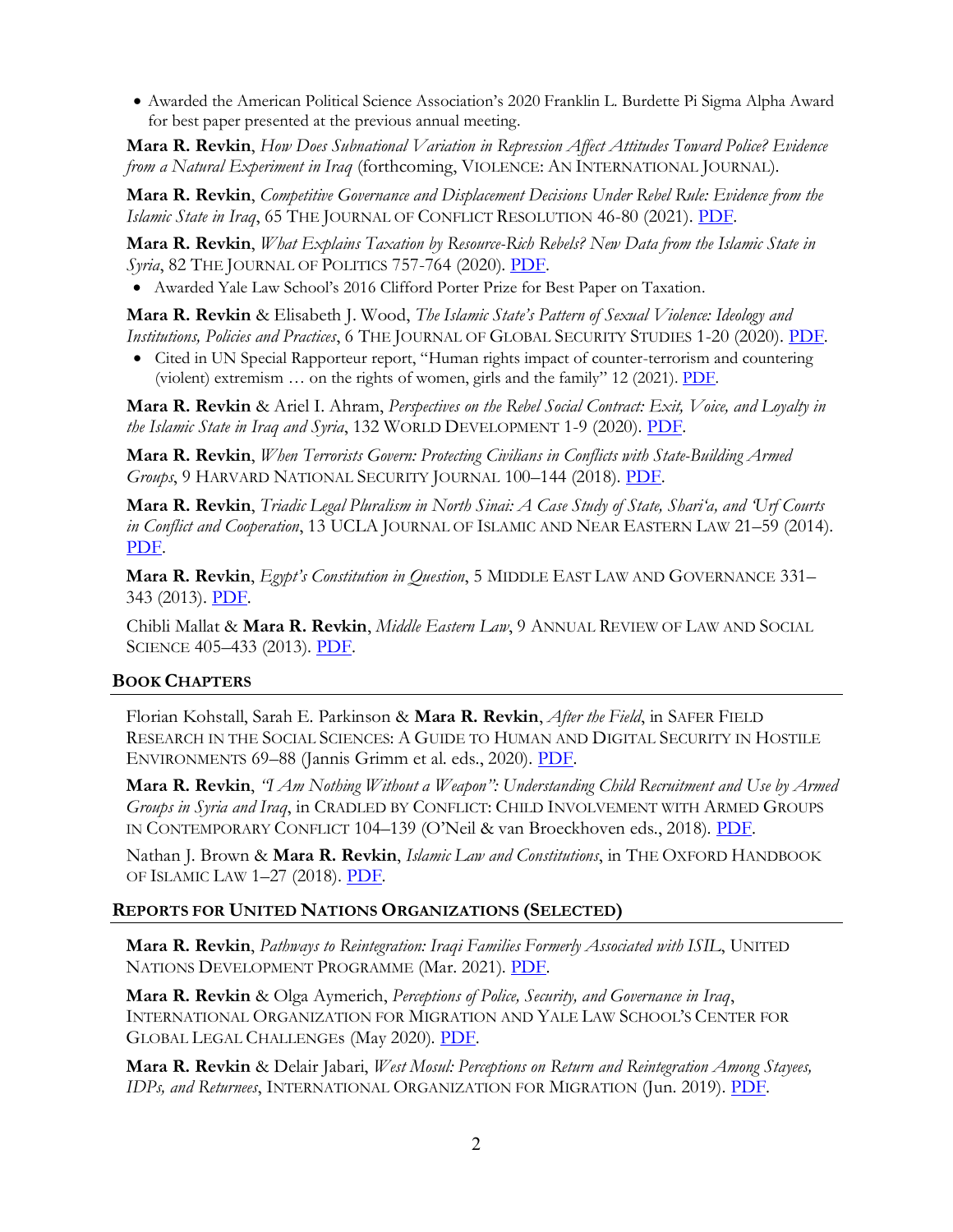**Mara R. Revkin**, *After the Islamic State: Balancing Accountability and Reconciliation in Iraq*, UNITED NATIONS UNIVERSITY CENTRE FOR POLICY RESEARCH (May 2018). [PDF.](https://i.unu.edu/media/cpr.unu.edu/attachment/3384/LoPIraq050119.pdf)

## **EXPERT TESTIMONY & BRIEFINGS (SELECTED)**

| U.S. Commission on International Religious Freedom, "Human Rights and CVE"           | Nov. 2021 |           |
|--------------------------------------------------------------------------------------|-----------|-----------|
| Expert declaration in U.S. v. Omar Ameen on the prevalence of false accusations of   | Oct. 2021 |           |
| of ISIL affiliation in Iraq                                                          |           |           |
| UN Office of the International Impartial and Independent Mechanism on Syria,         | Mar. 2021 |           |
| "The Islamic State's Pattern of Sexual Violence" (with Elisabeth Wood)               |           |           |
| Expert declarations for the Creating Law Enforcement Accountability & Responsibility |           | 2020      |
| Project (legal aid for immigrants and refugees targeted by law enforcement on        |           |           |
| counter-terrorism or national security grounds)                                      |           |           |
| UN Investigative Team for ISIL Accountability, "The Islamic State's Pattern of       | Nov. 2020 |           |
| Sexual Violence" (with Elisabeth Wood)                                               |           |           |
| U.S. Department of Homeland Security, "Police Reform in Iraq"                        |           | Jul. 2020 |
| U.S. Department of Homeland Security, "Islamic State Governance"                     | Feb. 2020 |           |
| UN University, "Legal Obstacles to Reintegration of Children Recruited by ISIL"      | Aug. 2017 |           |
| World Bank, MENA Chief Economist Seminar, "The ISIS Social Contract"                 | Mar. 2017 |           |
| Permanent Mission of Canada to the UN, "Recruitment of Children by ISIL"             | Dec. 2016 |           |
| U.S. Department of Defense, Special Operations Command Central, "ISIL's              | Apr. 2015 |           |
| Military Justice System"                                                             |           |           |

## **POLICY & HUMAN RIGHTS REPORTS (SELECTED)**

Jeni Klugman, Robert Nagel, **Mara R. Revkin** & Orly Stern, *Can the Women, Peace and Security Agenda and International Humanitarian Law Join Forces?*, Georgetown Institute for Women, Peace, and Security (Jan. 2021). [PDF.](https://giwps.georgetown.edu/wp-content/uploads/2021/01/Can-WPS-and-IHL-Join-Forces.pdf)

Tal D. Eisenzweig, Peter Posada & **Mara R. Revkin**, *A "Most Serious Crime": Pakistan's Unlawful Use of the Death Penalty*, Justice Project Pakistan and the Allard K. Lowenstein International Human Rights Clinic at Yale Law School (Sept. 2016). [PDF.](https://www.law.yale.edu/sites/default/files/area/center/schell/2016_09_23_pub_dp_report.pdf)

**Mara R. Revkin**, *The Legal Foundations of the Islamic State*, 21 The Brookings Project on U.S. Relations with the Islamic World (Jul. 2016). [PDF.](https://www.brookings.edu/wp-content/uploads/2016/07/Brookings-Analysis-Paper_Mara-Revkin_Web.pdf)

#### **MEDIA & OTHER PUBLICATIONS (SELECTED)**

**Mara R. Revkin**, *Police Decentralization, Fragmentation, and Implications for Patterns of Violence: Insights from Iraq*, APSA COMPARATIVE POLITICS NEWSLETTER (Dec. 7, 2020). [PDF.](https://www.mararevkin.com/uploads/1/2/3/2/123214819/revkin_apsanewsletter.pdf)

**Mara R. Revkin**, *Jihad as a Universalist Project in Comparative Perspective: A Review of Darryl Li's The Universal Enemy*, LAWFARE (May 28, 2020).

Kristen Kao & **Mara R. Revkin**, *How the Iraqi Crackdown on the Islamic State May Actually Increase Support for the Islamic State*, WASHINGTON POST (Jan. 7, 2019).

Mara R. Revkin, *Iraq's Harsh Approach to Punishing Islamic State "Collaborators" Stands to Have Counterproductive Consequences*, LAWFARE (Jun. 11, 2018).

**Mara R. Revkin**, *How Militants in Iraq Recruit Children*, WASHINGTON POST (Feb. 14, 2018).

**Mara R. Revkin**, *Law and Lawfare in the Islamic State*, LAWFARE (Aug. 5, 2016).

**Mara R. Revkin** & Ahmad Mhidi, *Quitting ISIS: Why Syrians are Abandoning the Group*, FOREIGN AFFAIRS (May 1, 2016).

**Mara R. Revkin**, *Does ISIS Need Territory to Survive?*, NEW YORK TIMES, (Oct. 20, 2016).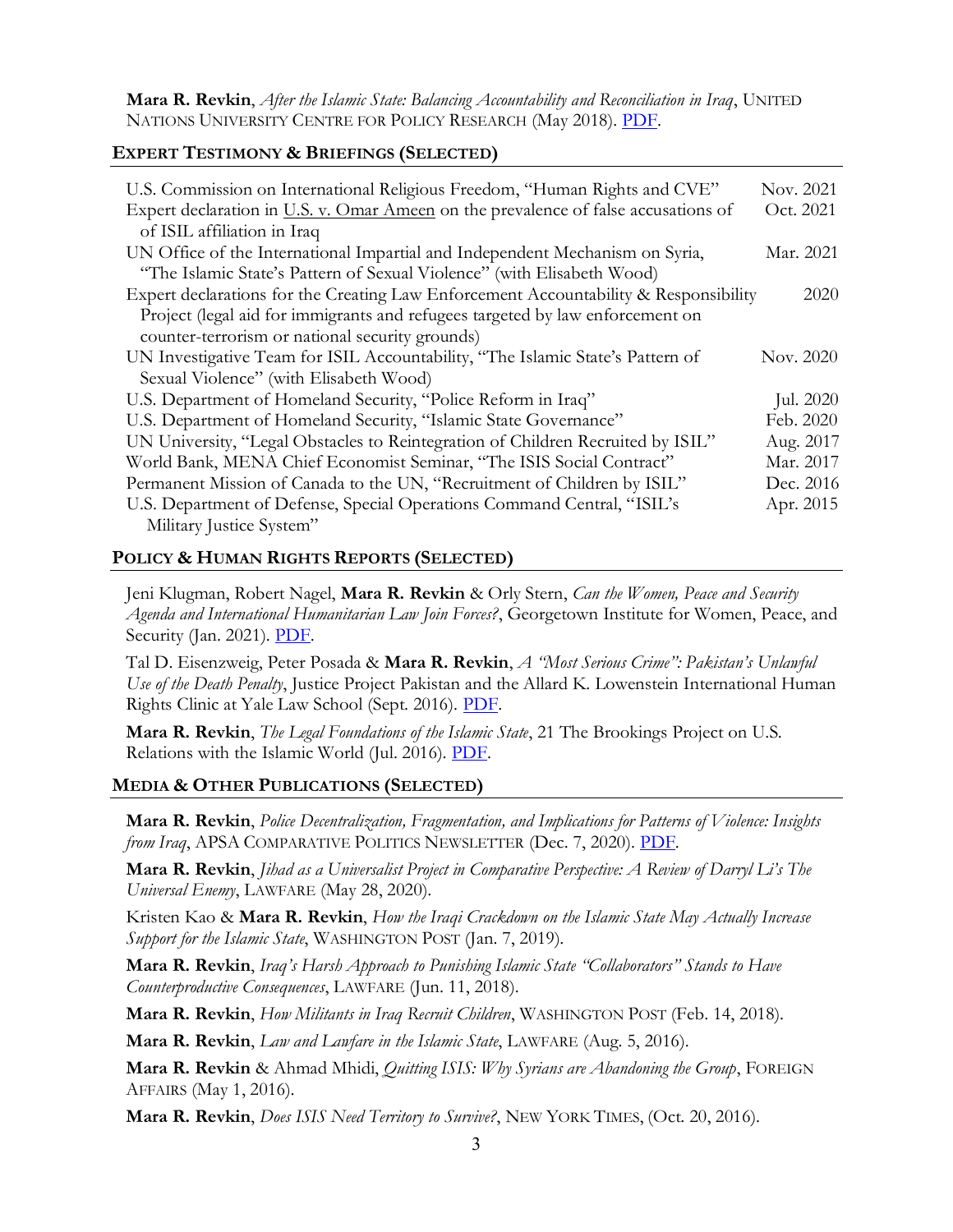**Mara R. Revkin**, *Islamic Laws of Evidence in ISIS's State-Building Project*, SHARIASOURCE, HARVARD LAW SCHOOL (September 21, 2016).

Mara R. Revkin, *ISIS' Social Contract*, FOREIGN AFFAIRS (Jan. 10, 2016).

Andrew F. March & **Mara R. Revkin**, *Caliphate of Law*, FOREIGN AFFAIRS (Apr. 15, 2015).

Mara R. Revkin, *Egypt's New Constitution and the Police State*, FOREIGN AFFAIRS (Feb. 11, 2014).

**Mara R. Revkin**, *Sharia Courts of the Sinai*, FOREIGN POLICY (Sept. 20, 2013).

**Mara R. Revkin**, *Egypt's Power Vacuum is Radicalizing the Sinai Peninsula*, WASHINGTON POST (Aug. 29, 2013).

**Mara R. Revkin**, *The Egyptian State Unravels*, FOREIGN AFFAIRS (Jun. 27, 2013).

**Mara R. Revkin** & Yussef Auf, *Egypt's Fallen Police State Gives Way to Vigilante Justice*, THE ATLANTIC (Apr. 3, 2013).

**Mara R. Revkin**, *Immigration Issues: City on a Hill* 18 THE AMERICAN PROSPECT 31–33 (2007).

## **FELLOWSHIPS & AWARDS (SELECTED)**

| APSA Franklin L. Burdette Pi Sigma Alpha Award (with Kristen Kao)                    | 2020    |
|--------------------------------------------------------------------------------------|---------|
| Yale MacMillan Center International Dissertation Research Fellowship                 | 2017-18 |
| Yale Fox Fellow at Boğaziçi University in Istanbul, Turkey                           | 2017-18 |
| Scholarship, Zurich Summer School for Women in Political Methodology                 | 2018    |
| Islamic Law and Civilization Research Fellow, Yale Law School                        | 2016-17 |
| Clifford L. Porter Prize for Best Paper on Taxation, Yale Law School                 | 2016    |
| Associate World Fellow, Yale University (one of two Yale graduate students selected) | 2014-15 |
| Junior Fellow (Middle East), Carnegie Endowment for International Peace              | 2010-11 |
| Fulbright Fellowship (Research) in Oman, U.S. Department of State                    | 2009-10 |
| Critical Language Scholarship for Arabic study in Jordan, U.S. Department of State   | 2009    |

#### **EXTERNAL GRANTS (SELECTED)**

| Folke Bernadotte Academy (with Janina Dill)                                 | $2021 - 22$<br>$(\$42,232)$   |
|-----------------------------------------------------------------------------|-------------------------------|
| Liechtenstein's Ministry of Foreign Affairs, Justice and Culture (with      |                               |
| Jeni Klugman, Robert Nagel, and Orly Stern)                                 | $(\$109,380)$<br>2021         |
| Folke Bernadotte Academy (with Travis Curtice, Jason Lyall, Hilary Matfess) | $(\$42,232)$<br>$2020 - 21$   |
| Innovations for Poverty Action Peace & Recovery Fund                        | $(\$4,064)$<br>2020           |
| APSA Second Century Fund Grant                                              | 2019<br>$(\$2,428)$           |
| P.E.O. Scholar Award                                                        | $($15,000$ —declined)<br>2019 |
| Project on Middle East Political Science Research Grants                    | $(\$10,000)$ 2015, 2017, 2019 |
| Program on Governance and Local Development Research Grants                 | (\$12,000) 2013, 2015, 2017   |
| Jennings Randolph Peace Doctoral Fellowship, U.S. Institute of Peace        | 2017-18<br>$(\$20,000)$       |
| FLAS Fellowship (Arabic), U.S Department of Education                       | 2013-14<br>$(\$33,000)$       |

#### **INVITED ACADEMIC PRESENTATIONS (SELECTED)**

| King's College London, "The Islamic State's Pattern of Sexual Violence"            | May 2021  |
|------------------------------------------------------------------------------------|-----------|
| American Society of International Law, "New Voices in International Law"           | Mar. 2021 |
| Cornell Political Science Workshop, "Attitudes Toward Rebel Collaborators in Iraq" | Mar. 2021 |
| UCLA Political Science Workshop, "Attitudes Toward Rebel Collaborators in Iraq"    | Mar. 2021 |
| Princeton ESOC Lab, "Attitudes Toward Rebel Collaborators in Iraq"                 | Jun. 2020 |
| Fordham University School of Law, "Protecting Children in Armed Conflict"          | Oct. 2018 |
| Oxford University, "ISIS State-Building and State Failure"                         | Apr. 2017 |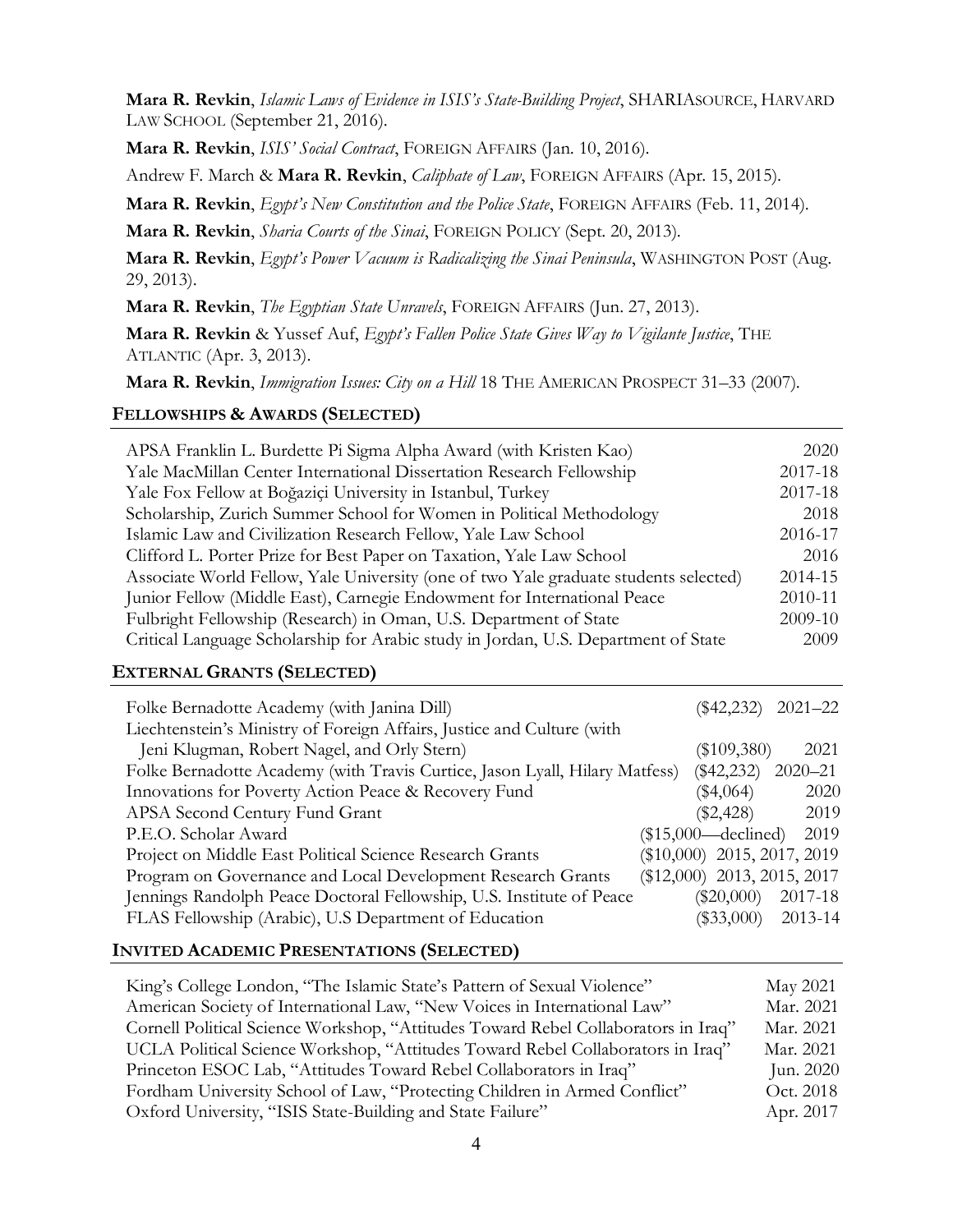| Harvard Political Violence Workshop, "The Non-Economic Logic of Rebel Taxation" Apr. 2016 |           |
|-------------------------------------------------------------------------------------------|-----------|
| Yale Anthropology Colloquium, "The Non-Economic Logic of Rebel Taxation"                  | Apr. 2016 |
| Harvard Political Violence Workshop, "The Non-Economic Logic of Rebel Taxation" Apr. 2016 |           |

#### **TEACHING & GUEST LECTURES (SELECTED)**

| "Transitional Justice," Duke Law School Cross-Listed in Political Science                      | Fall 2022 |
|------------------------------------------------------------------------------------------------|-----------|
| Guest lecture, "Middle East Politics" for Scott Williamson, Bocconi University                 | Nov. 2021 |
| Guest lecture, "Advanced Property" for Claire Priest, Yale Law School                          | Aug. 2021 |
| Guest lecture, "Islamic Political Thought" for Ben Petersen, Texas A&M University              | Mar. 2021 |
| Guest lecture, "Terrorism" for Laia Balcells, Georgetown University                            | Nov. 2020 |
| Guest lecture for students at the American University of Iraq, Sulaimani                       | Nov. 2019 |
| Guest lecture, "Advanced Property" for Claire Priest, Yale Law School                          | Nov. 2018 |
| Guest lecture, "International Humanitarian Law" for Eyal Benvenisti, Yale Law School Apr. 2015 |           |

#### **ACADEMIC CONFERENCE PRESENTATIONS (SELECTED)**

Conference on Empirical Legal Studies (2018); Annual World Justice Project Scholars Conference (2018); Annual Meeting of the American Political Science Association (2017-2020); Peace Science Workshop on International Security Sector Assistance and Reform (2020); Middle East Legal Studies Seminar (2014-2021); Mid-Year Meeting of the American Society of International Law (2017, 2020); American Society of International Law Mid-Year Meeting (2017, 2020, 2021); American Society of International Law Annual Meeting (2021); Law & Society (2021).

#### **LANGUAGES & PROGRAMS**

**Foreign Languages**: Modern Standard Arabic (professional fluency), French (advanced reading) **Programs**: R, LaTeX

#### **FIELD RESEARCH**

| Syria (interviews)<br>Iraq (surveys, experiments, interviews, impact evaluation)<br>18 months between 2015-current<br>Turkey (interviews)<br>Egypt & North Sinai (interviews, Arabic language training)<br>Jordan (Arabic language training)<br>Oman (interviews, Arabic language training)<br><b>SERVICE &amp; ASSOCIATIONS</b>                                                                                                                        | current $(2022)$<br>14 months between 2014-2018<br>10 months between 2007-2013<br>2 months, 2009<br>10 months, 2009-2010 |
|---------------------------------------------------------------------------------------------------------------------------------------------------------------------------------------------------------------------------------------------------------------------------------------------------------------------------------------------------------------------------------------------------------------------------------------------------------|--------------------------------------------------------------------------------------------------------------------------|
| Security Sector Reform Advisory Network to the United Nations<br>Working Group on Police & Accountability, The Century Foundation<br>Research Advisory Board, Active Bystandership for Law Enforcement (ABLE)<br>Folke Bernadotte Academy Research Working Group on Security Sector Reform<br>Junior Fellow, Association for the Analytic Learning of Islamic Societies<br>American Political Science Association<br>PROFESSIONAL EXPERIENCE (SELECTED) | 2021-current<br>2021-current<br>2020-current<br>2019-current<br>2018-current<br>2016-current                             |
|                                                                                                                                                                                                                                                                                                                                                                                                                                                         |                                                                                                                          |
| Mercy Corps and the Northeast Syria NGO Forum, Consultancy on Al-Hol Camp<br>United Nations Assistance Mission for Iraq, Senior Advisor to the Deputy Special<br>Representative of the UN Secretary-General for Iraq on Support for Iraqi Nationals<br>Returned from Syria                                                                                                                                                                              | 2022<br>2021-2022                                                                                                        |
| UN Investigative Team for ISIL Accountability, Expert Assessor for Report on                                                                                                                                                                                                                                                                                                                                                                            | 2020                                                                                                                     |